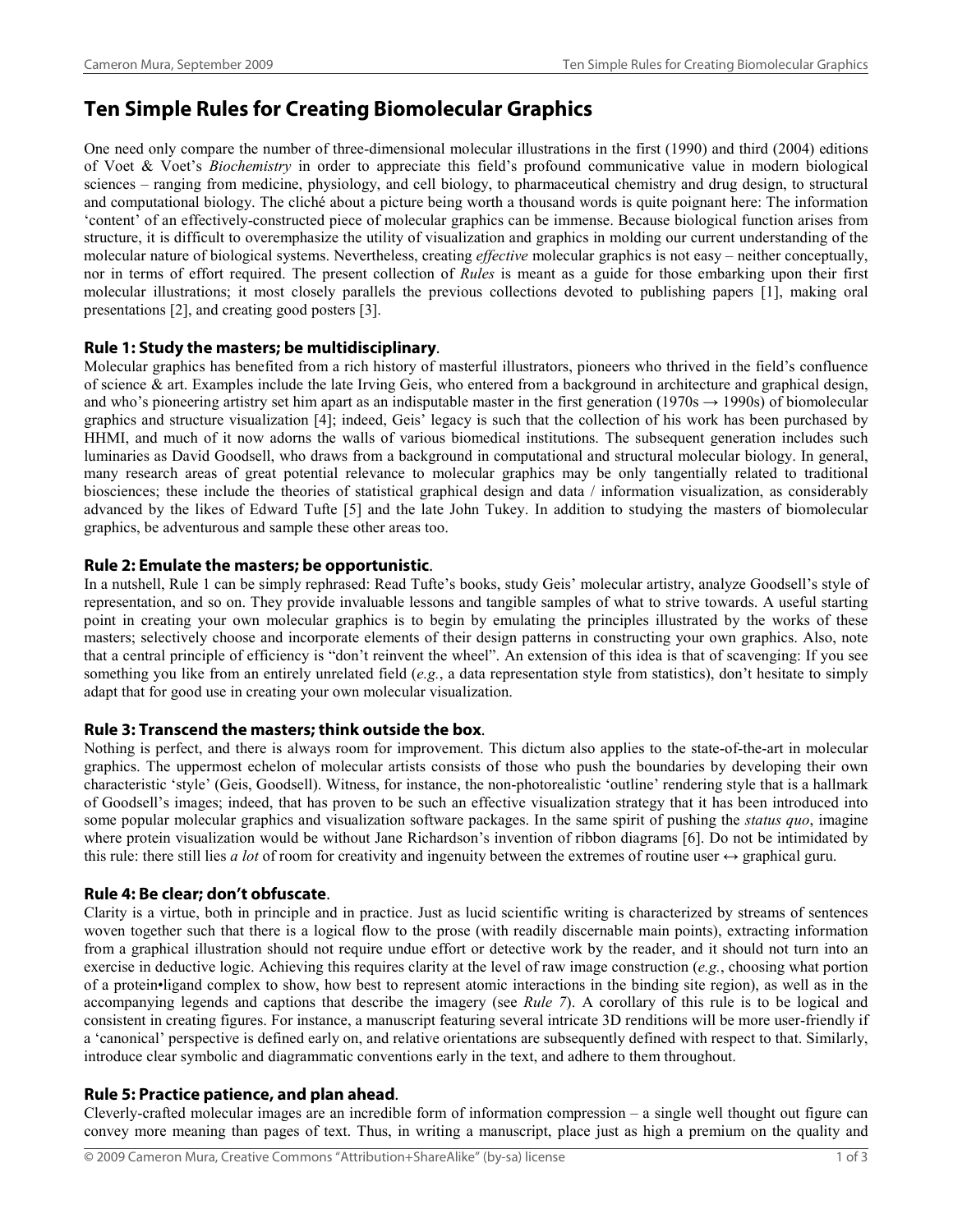clarity of the scientific illustrations as the prose. For instance, a possible rule of thumb is that at least as much time should be spent constructing each figure as is spent writing two pages of single-spaced text (assuming  $~500$  words/page). First-rate molecular graphics are the cornerstone of many high-quality publications, and there is no royal road to constructing these. It requires considerable patience and planning to avoid 'throwing-together' figures at the last minute to meet a deadline.

#### **Rule 6: Embrace state of the art tools… and don't be afraid to invent new ones**

Rather than stick with old, well-established tools simply because they are familiar or convenient (what your labmate showed you how to use a few years ago), learn early on to embrace new tools and methods. The initial effort you expend in learning a feature-rich software package (PyMOL, VMD, *etc.*) will be repaid manyfold once you've scaled the learning curve and are able to generate images that are both scientifically compelling and aesthetically appealing. This *Rule* applies to both software *and* hardware. The software stage encompasses everything from raw image creation and rendering (*e.g.*, ray tracing) to final graphical layout (*e.g.*, using a vector graphics tool like Inkscape or Adobe Illustrator). On the hardware front, advances continue at an astonishing rate. Embrace the latest technologies, such as nVidia's 'Gelato' (for GPU-accelerated graphical rendering), learn about sophisticated methodologies like ambient occlusion lighting, and so on. Finally, if the data complexity ('representation pressure') demands it, try implementing or designing new tools – novel representation styles, diagrammatic conventions, software, *etc*. This "dig into the code" philosophy is a corollary to Rules 3 & 6; to be poised to act on it, note that you will vastly expand your graphical horizons by learning programming or scripting languages compatible with the application programming interface (API) of your favorite graphics packages (if PyMOL then Python, if VMD then Python or Tcl, *etc.*). Be careful with this Rule, though: Overdoing it could lead to an aesthetically pleasing but scientifically hollow (or at least overstated) illustration.

## **Rule 7: Captions, captions, captions**.

Captions should not be overlooked or given short-shrift. A well-written caption that accompanies a useless graphical panel will likely come across as an afterthought. Conversely, a beautiful, information-rich image lacking a correspondingly high– quality caption is hardly more informative than a random array of pixels. Therefore, production of first-rate biomolecular graphics requires that sufficient effort be dedicated to this often-overlooked part of the figure. Indeed, some authors conquer writer's block by first organizing the data and results into clear, compelling graphical panels, and then filling-out these panels with over-long captions which can then be co-opted into the body of the nascent manuscript.

#### **Rule 8: Have others critique your illustrations**.

Ask your most ruthlessly critical colleagues to peruse your figures (even while they are still works in progress), with an eye towards what can be improved, what can be trimmed or considered superfluous, what may be missing, and so on. Following through on this vital step will enhance the pedagogical value of your illustration, making it useful to those aside from you. Doing so earlier rather than later will avoid potentially wasting time on what is shaping-up to be an obtuse or unclear figure.

#### **Rule 9: Notice bad examples (and what makes them bad)**.

In perusing the literature, take special note when you run across particularly bad figures, unclear artwork, poorly-designed illustrations, opaque captions, *etc.*; most importantly, carefully analyze these figures to pinpoint what you consider to be their shortcomings, and strive to avoid such pitfalls in your own work. Note that this parallels *Rule 1* of ref. [1].

## **Rule 10: Tailor to the task or audience at hand**.

Most of the molecular graphics in a definitive, 20-page tome in some subject area will not be suitable for a far more concise, five-page manuscript meant for a general audience. Similarly, a manuscript's graphics and figures will likely need to be reformulated (or at least somewhat tailored) for effective use in the context of a poster or oral presentation, versus a manuscript. Though this may seem like an unnecessary waste of time, it stems from the basic principle that one should optimally match illustrations and graphical work with the intended audience and purpose; fortunately, the burden of doing so will diminish as you gradually build-up a library of raw images and figure panels which can then be rearranged in generating new slides, posters, *etc.* In the same vein, one should bear in mind certain 'best practices' so as to maximize the audience to which your graphical artwork is accessible (*e.g.*, employing color charts and texture maps to build alternative sets of images that are interpretable by colorblind viewers).

#### **Acknowledgements**

My molecular graphics education owes much to the UCLA structural biology community (particularly D Anderson, D Cascio, D Eisenberg, & MR Sawaya), who always provided incisive advice on, and instructive examples of, the power of molecular visualization and graphical production. I thank L Columbus for critical reading of the manuscript.